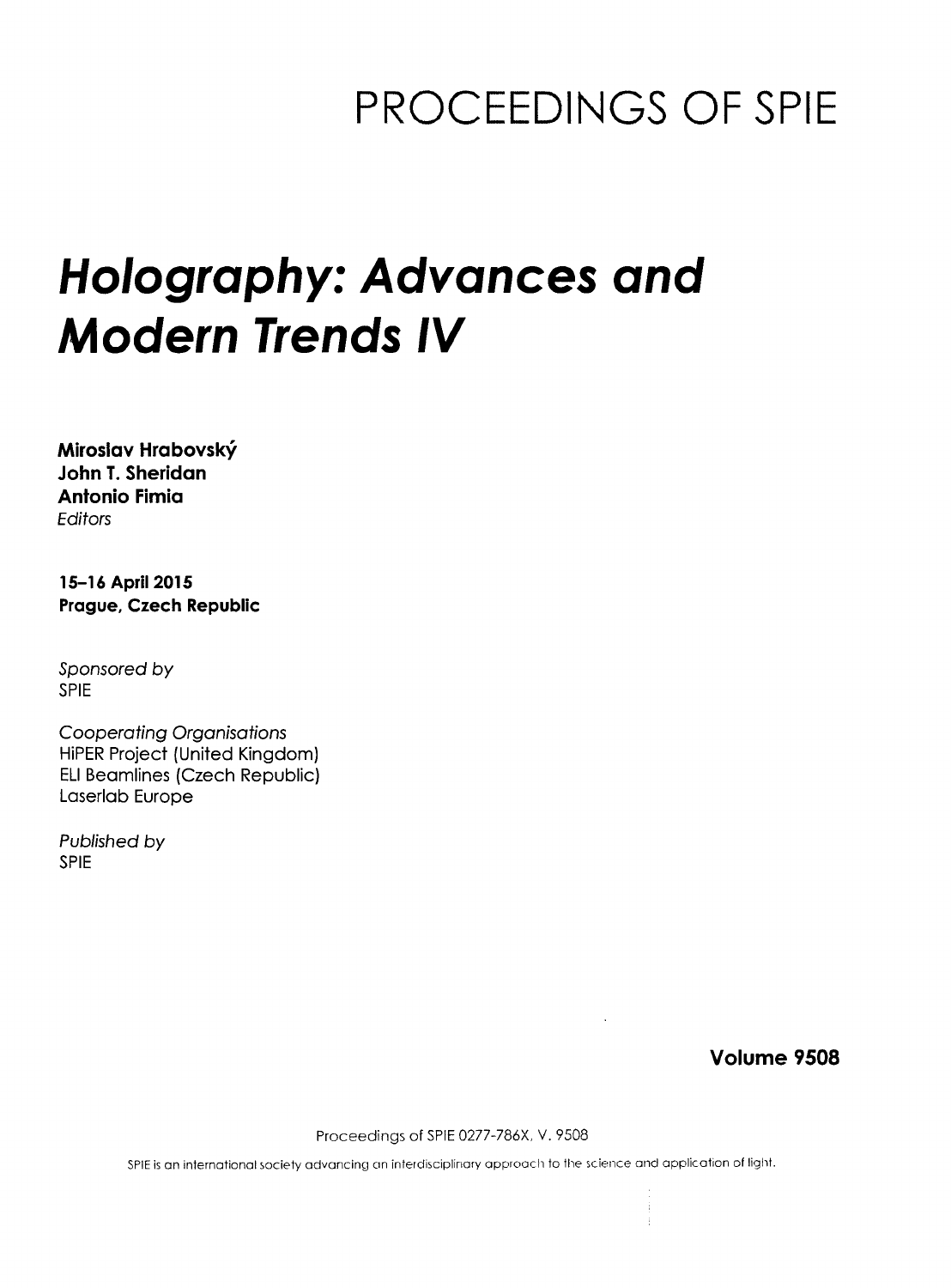### **Contents**

ix Conference Committee

vii Authors

| <b>SESSION 1</b> | <b>DIGITAL HOLOGRAPHY</b>                                                                                                                                          |
|------------------|--------------------------------------------------------------------------------------------------------------------------------------------------------------------|
| 950802           | Sparse approximations of phase and amplitude for wave field reconstruction from noisy<br>data (Invited Paper) [9508-1]                                             |
| 950803           | Real-time characterization of the neuronal response to osmotic shock by digital<br>holographic microscopy [9508-2]                                                 |
| 950804           | Fluorescence digital holographic adaptive optics microscopy [9508-4]                                                                                               |
| <b>SESSION 2</b> | <b>HOLOGRAPHIC SECURITY</b>                                                                                                                                        |
| 9508 05          | Plasmonic spectral filters based on diffraction gratings [9508-6]                                                                                                  |
| 950806           | Security hologram foil labels with a design facilitating authenticity testing: effects of<br>mechanical bending of substrates with the glued on holograms [9508-7] |
| <b>SESSION 3</b> | <b>HOLOGRAPHIC MATERIALS AND DATA STORAGE</b>                                                                                                                      |
| 9508 07          | Volume holographic gratings: fabrication and characterization (Invited Paper) [9508-8]                                                                             |
| 950808           | Theoretical analysis of diffraction characteristics for peristrophic multiplexing with spherical<br>reference wave [9508-9]                                        |
| 9508.09          | Humidity and temperature response of photopolymer-based holographic gratings<br>$[9508-10]$                                                                        |
| 9508 0A          | Read-out optical schemes for holographic memory system based on multiplexed<br>computer generated 1D Fourier holograms [9508-11]                                   |
| <b>SESSION 4</b> | <b>HOLOGRAPHIC MATERIALS AND MODELLING</b>                                                                                                                         |
| 9508 OB          | Three-dimensional numerical model of holographic grating formation in photopolymer<br>materials (Invited Paper) [9508-13]                                          |
| 9508 OC          | Photorefractive amplification of dynamic light signals using photoconductive ferroelectric<br>liquid crystals [9508-14]                                            |
| 9508 OD          | Formation of dissipative structures at hologram recording in CaF <sub>2</sub> crystals with color centers<br>$[9508-15]$                                           |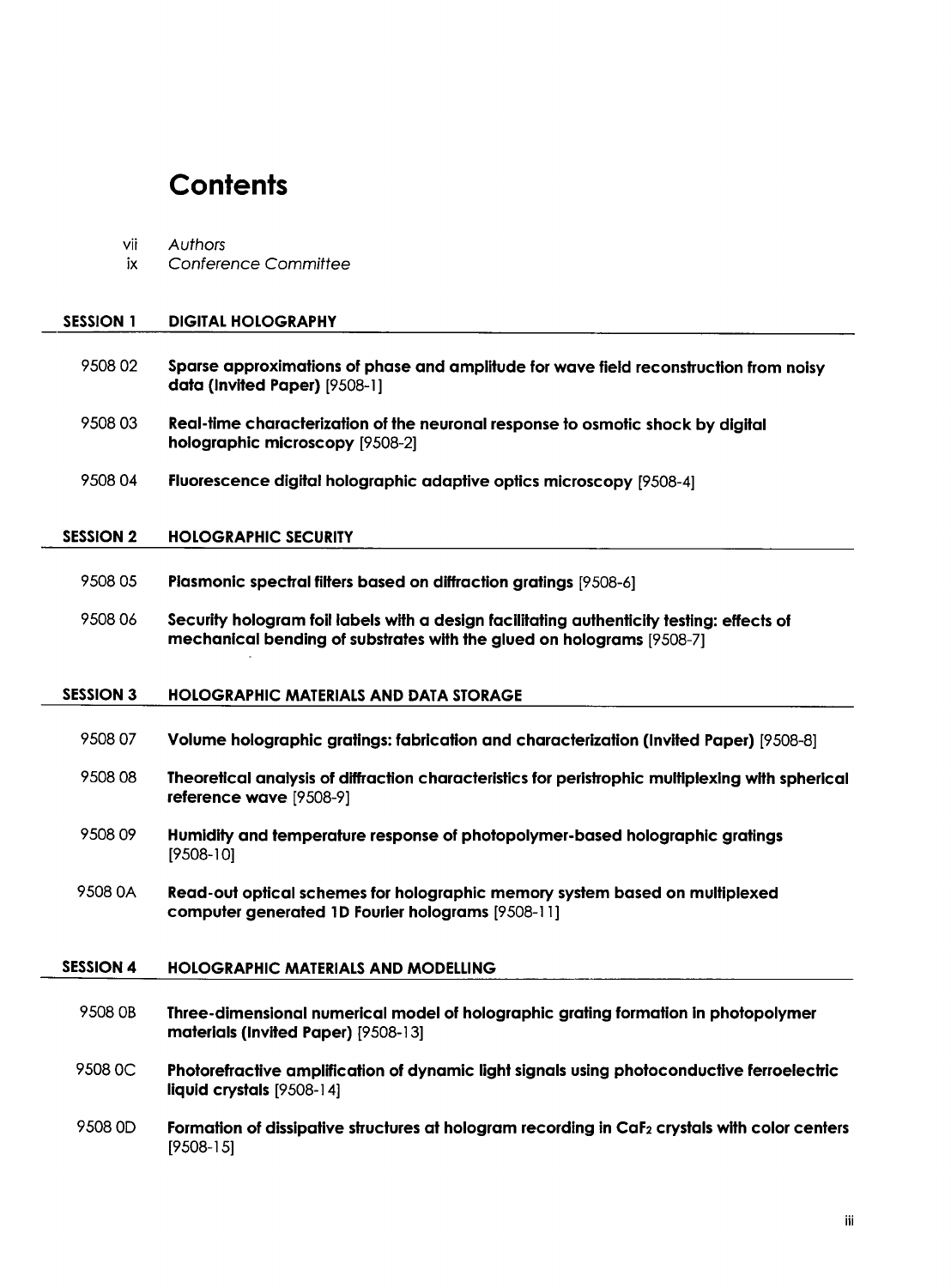### 9508 0E Advances in photo-thermo-refractive glass composition modifications [9508-16]

#### SESSION 5 HOLOGRAPHIC IMAGING, FABRICATION, AND MATERIALS <sup>I</sup>

9508 OF Self-trapping of optical beams in a self-written channel in a solid bulk photopolymer material (Invited Paper) [9508-17] 9508 0G Second harmonics HOE recording in Bayfol HX [9508-18] 9508 OH Lab-level and low-cost fabrication technique for polymer based micro-optical elements and holographic structures [9508-19] 9508 <sup>01</sup> Comparison of a new photosensitizer with Erythrosin B for use in a photopolymer [9508-20] 9508 0J Diffractive optica) elements with an increased angular and wavelength range of operation for application in solar collectors [9508-23] SESSION 6 HOLOGRAPHIC IMAGING, FABRICATION, AND MATERIALS II 9508 OK Holographic wavefront sensors: state of the art and prospects (Invited Paper) [9508-22] 9508 0L Incoherent holography with the use of Shack-Hartmann wavefront sensor [9508-21] <sup>9508</sup> 0M Challenges in holographic measurement of aspheric and freeform optical components shape [9508-24] 9508 ON Advanced time average holographic method for measurement in extensive vibration amplitude range with quantitative single-pixel analysis (Best Student Paper Award) [9508-25] <sup>9508</sup> 00 All-optically controlled light valve assembled by photorefractive crystal and PDLC hybrid structure [9508-26] POSTER SESSION 9508 OP Comparison of digital holographic interferometry and constant temperature anemometry for measurement of temperature field in fluid [9508-3] 9508 0Q Image fusion using bi-directional similarity [9508-12] 9508 OR Design and experiments of combined diffractive optical element for virtual displays and indicators [9508-27] 9508 0U Modeling of effect of LC SLM phase fluctuations on kinoforms optical reconstruction quality [9508-30] 9508 OV Retractions of the gingival margins evaluated by holographic methods [9508-31]